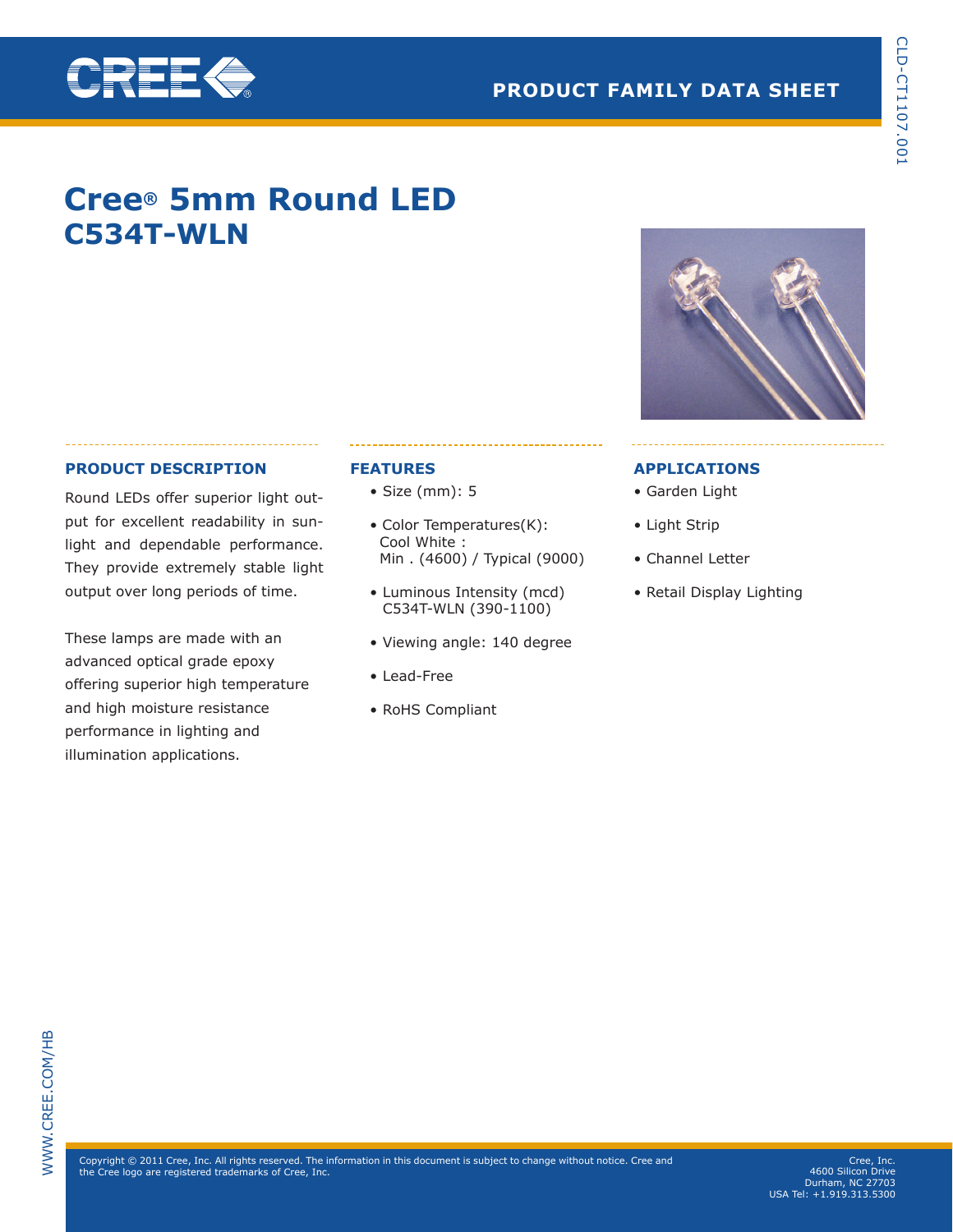

# **ABSOLUTE MAXIMUM RATINGS (T<sub>A</sub> = 25°C)**

| <b>Items</b>               | Symbol                      | <b>Absolute Maximum Rating</b>                                       | <b>Unit</b>  |  |
|----------------------------|-----------------------------|----------------------------------------------------------------------|--------------|--|
| <b>Forward Current</b>     | ∸⊧                          | 25                                                                   | <b>mA</b>    |  |
| Peak Forward Current Note  | $L_{FP}$                    | 100                                                                  | <b>mA</b>    |  |
| Reverse Voltage            | $V_{R}$                     | 5                                                                    | V            |  |
| <b>Power Dissipation</b>   | $P_{n}$                     | 100                                                                  | mW           |  |
| Operation Temperature      | $T_{\text{opr}}$            | $-40 \sim +95$                                                       | $^{\circ}$ C |  |
| Storage Temperature        | $T_{\text{stg}}$            | $-40 \sim +100$                                                      | $^{\circ}$ C |  |
| Lead Soldering Temperature | $\mathsf{I}_{\mathsf{sol}}$ | Max. 260°C for 3 sec. max.<br>(3 mm from the base of the epoxy bulb) |              |  |

**Note:** Pulse width ≤0.1 msec, duty ≤1/10.

# **TYPICAL ELECTRICAL & OPTICAL CHARACTERISTICS (** $T_A = 25^{\circ}C$ **)**

| <b>Characteristics</b> | Symbol                    | <b>Condition</b>        | <b>Unit</b>    | <b>Minimum</b> | <b>Typical</b> | <b>Maximum</b> |
|------------------------|---------------------------|-------------------------|----------------|----------------|----------------|----------------|
| Forward Voltage        | $V_F$                     | $I_c = 20$ mA           | $\vee$         |                | 3.4            | 4.0            |
| Forward Voltage        | $V_F$                     | $I_{\rm r} = 1.0 \mu A$ | $\overline{V}$ | 1.7            |                | 2.5            |
| <b>Reverse Current</b> | $\mathbf{L}_{R}$          | $V_p = 5 V$             | $\mu A$        |                |                | 100            |
| Luminous Intensity     | $\mathbf{L}_{\mathsf{V}}$ | $I_c = 20$ mA           | mcd            | 390            | 500            |                |
| Chromaticity           | $\mathsf{x}$              | $Ir = 20 mA$            |                |                | 0.2895         |                |
| Coordinates            | $\mathbf{v}$              | $I_c = 20$ mA           |                |                | 0.2905         |                |
| 50% Power Angle        | $2\theta\frac{1}{2}$      | $I_r = 20$ mA           | deg            |                | 140            |                |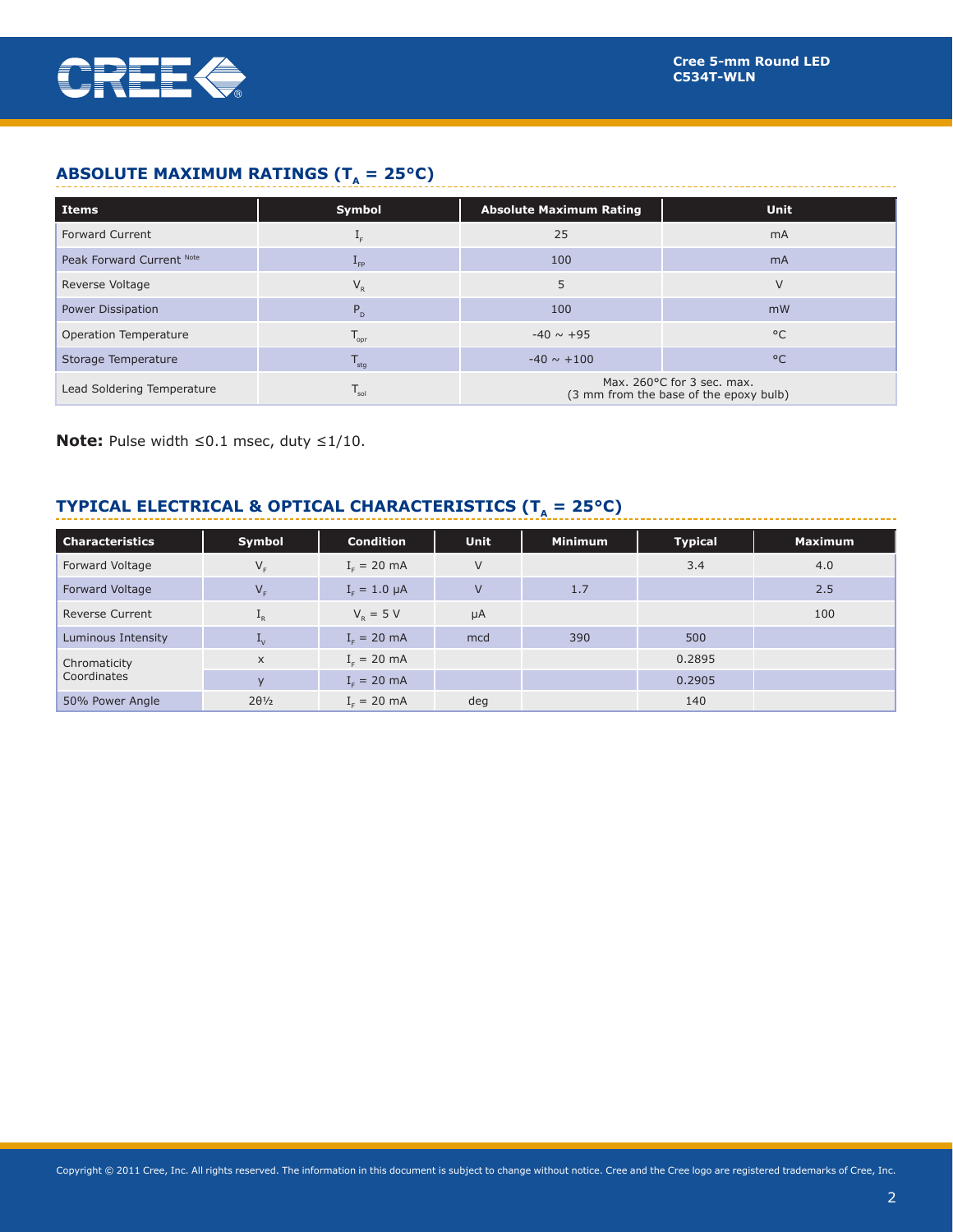

-------------------------

# **INTENSITY BIN LIMIT (** $I<sub>F</sub> = 20$  **mA)**

#### Cool White

| <b>Bin Code</b> | Min.<br>(mod) | Max.<br>(mod) |
|-----------------|---------------|---------------|
| O0              | 390           | 550           |
| R <sub>0</sub>  | 550           | 770           |
| S <sub>0</sub>  | 770           | 1100          |

**•** Tolerance of measurement of luminous intensity is ±15%

## **COLOR BIN LIMIT (** $I<sub>F</sub> = 20$  **mA)**

| Bin<br>Code    | Sub-<br>bin | x      | у      |
|----------------|-------------|--------|--------|
|                | Wa          | 0.2545 | 0.2480 |
|                |             | 0.2633 | 0.2410 |
|                |             | 0.2545 | 0.2245 |
|                |             | 0.2450 | 0.2290 |
|                | Wb          | 0.2633 | 0.2410 |
|                |             | 0.2720 | 0.2340 |
|                |             | 0.2640 | 0.2200 |
| W1             |             | 0.2545 | 0.2245 |
|                |             | 0.2545 | 0.2480 |
|                | Wc          | 0.2640 | 0.2670 |
|                |             | 0.2720 | 0.2575 |
|                |             | 0.2633 | 0.2410 |
|                |             | 0.2633 | 0.2410 |
|                | Wd          | 0.2720 | 0.2575 |
|                |             | 0.2800 | 0.2480 |
|                |             | 0.2720 | 0.2340 |
|                | We          | 0.2640 | 0.2670 |
|                |             | 0.2735 | 0.2860 |
|                |             | 0.2808 | 0.2740 |
|                |             | 0.2720 | 0.2575 |
|                | Wf          | 0.2720 | 0.2575 |
|                |             | 0.2808 | 0.2740 |
| W <sub>2</sub> |             | 0.2880 | 0.2620 |
|                |             | 0.2800 | 0.2480 |
|                |             | 0.2735 | 0.2860 |
|                |             | 0.2830 | 0.3050 |
|                | Wg          | 0.2895 | 0.2905 |
|                |             | 0.2808 | 0.2740 |
|                |             | 0.2808 | 0.2740 |
|                | Wh          | 0.2895 | 0.2905 |
|                |             | 0.2960 | 0.2760 |
|                |             | 0.2880 | 0.2620 |

| Bin<br>Code    | Sub-<br>bin | $\mathbf x$ | У      |
|----------------|-------------|-------------|--------|
|                | Wj          | 0.2830      | 0.3050 |
|                |             | 0.2950      | 0.3210 |
|                |             | 0.2998      | 0.3028 |
|                |             | 0.2895      | 0.2905 |
|                | Wk          | 0.2895      | 0.2905 |
|                |             | 0.2998      | 0.3028 |
|                |             | 0.3045      | 0.2865 |
| W <sub>3</sub> |             | 0.2960      | 0.2760 |
|                |             | 0.2950      | 0.3210 |
|                | Wm          | 0.3070      | 0.3370 |
|                |             | 0.3100      | 0.3150 |
|                |             | 0.2998      | 0.3028 |
|                |             | 0.2998      | 0.3028 |
|                | Wn          | 0.3100      | 0.3150 |
|                |             | 0.3130      | 0.2970 |
|                |             | 0.3045      | 0.2865 |
|                | Wp          | 0.3070      | 0.3370 |
|                |             | 0.3185      | 0.3485 |
|                |             | 0.3200      | 0.3270 |
|                |             | 0.3100      | 0.3150 |
|                |             | 0.3100      | 0.3150 |
|                |             | 0.3200      | 0.3270 |
|                | Wq          | 0.3215      | 0.3075 |
| W <sub>4</sub> |             | 0.3130      | 0.2970 |
|                | Wr          | 0.3185      | 0.3485 |
|                |             | 0.3300      | 0.3600 |
|                |             | 0.3300      | 0.3390 |
|                |             | 0.3200      | 0.3270 |
|                | Ws          | 0.3200      | 0.3270 |
|                |             | 0.3300      | 0.3390 |
|                |             | 0.3300      | 0.3180 |
|                |             | 0.3215      | 0.3075 |
|                |             |             |        |

| <b>Bin</b><br>Code | Sub-<br>bin | $\mathbf x$ | y      |
|--------------------|-------------|-------------|--------|
|                    | Wt          | 0.3300      | 0.3600 |
|                    |             | 0.3455      | 0.3725 |
|                    |             | 0.3443      | 0.3535 |
|                    |             | 0.3300      | 0.3390 |
|                    | Wu          | 0.3300      | 0.3390 |
|                    |             | 0.3443      | 0.3535 |
|                    |             | 0.3430      | 0.3345 |
| W <sub>5</sub>     |             | 0.3300      | 0.3180 |
|                    | Wv          | 0.3455      | 0.3725 |
|                    |             | 0.3610      | 0.3850 |
|                    |             | 0.3585      | 0.3680 |
|                    |             | 0.3443      | 0.3535 |
|                    | Ww          | 0.3443      | 0.3535 |
|                    |             | 0.3585      | 0.3680 |
|                    |             | 0.3560      | 0.3510 |
|                    |             | 0.3430      | 0.3345 |

**•** Tolerance of measurement of the color coordinates is ±0.01.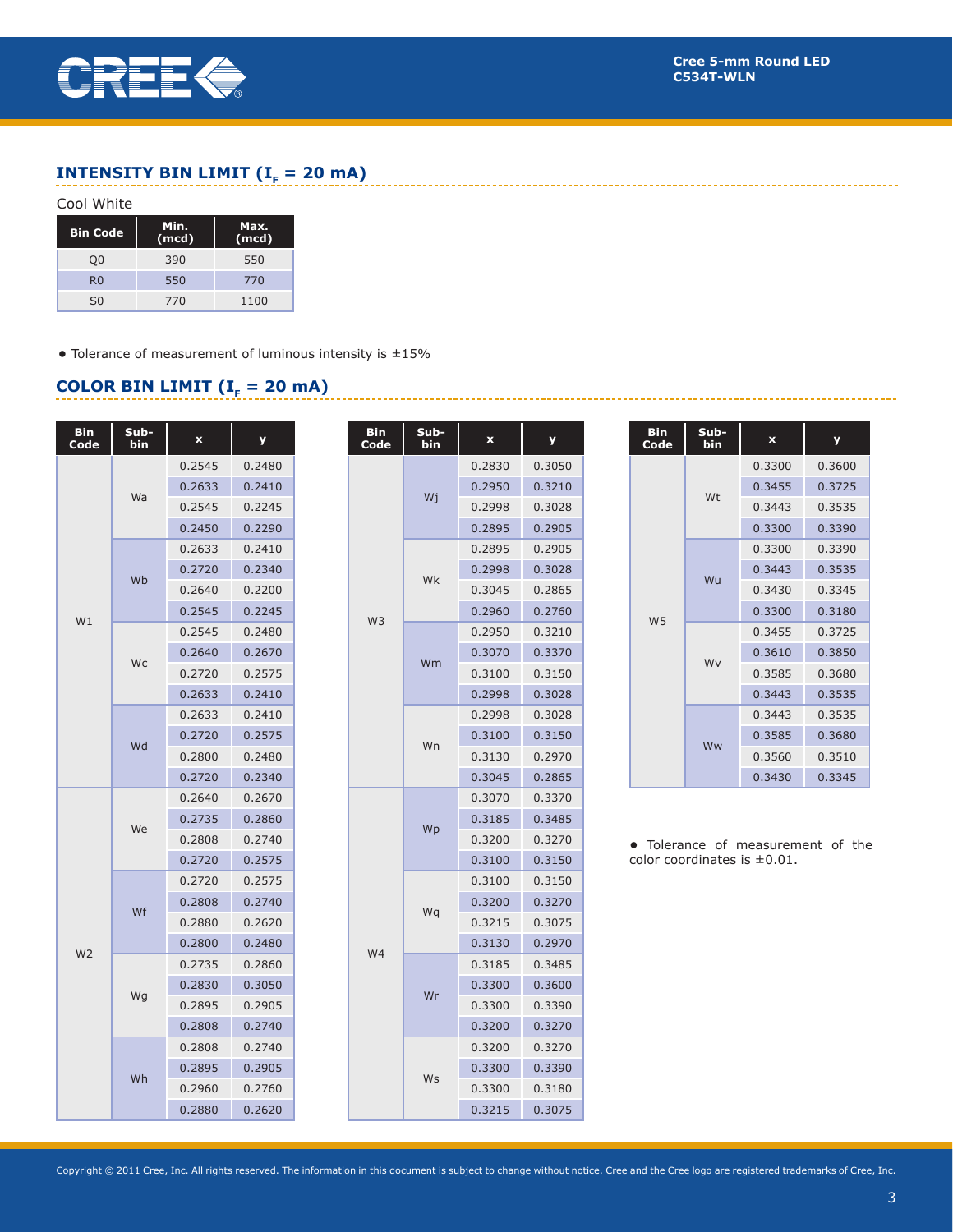

## **CIE CHROMATICITY DIAGRAM**

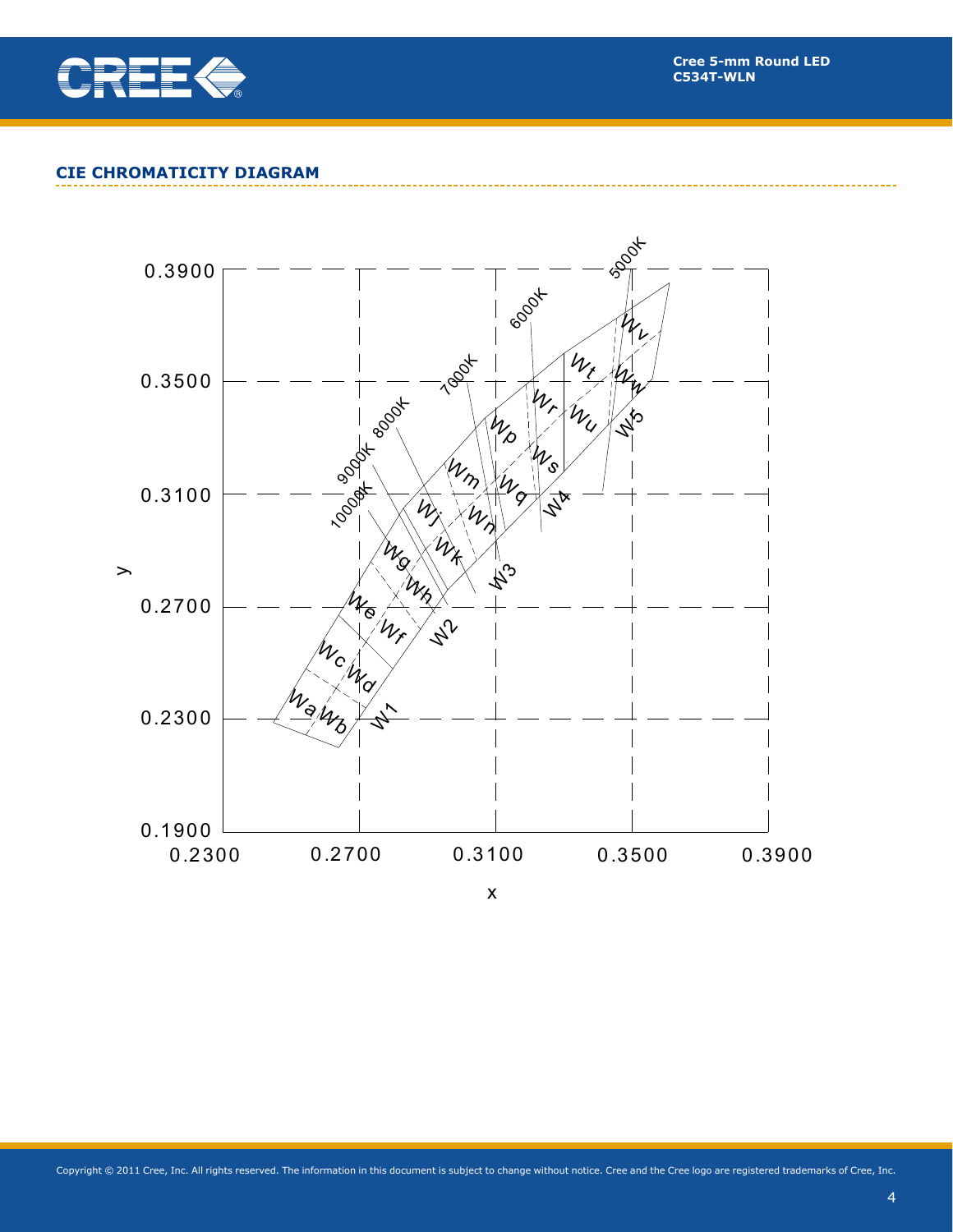

### **ORDER CODE TABLE\***

| Color<br>Kit Number |                    |                      | Luminous Intensity (mcd) |      | <b>Color Bin Code</b> |
|---------------------|--------------------|----------------------|--------------------------|------|-----------------------|
|                     |                    | <b>Viewing Angle</b> | Min.                     | Max. |                       |
| Cool White          | C534T-WLN-CO0S0151 | 140                  | 390                      | 1100 | W1,W2,W3,W4,W5        |

Notes:

- 1. The above kit numbers represent order codes that include multiple intensity-bin and color-bin codes. Only one intensity-bin code and one color-bin code will be shipped on each bulk. Single intensity-bin code and single color-bin codes will not be orderable.
- 2. Please refer to the "Cree LED Lamp Reliability Test Standards" document for reliability test conditions.
- 3. Please refer to the "Cree LED Lamp Soldering & Handling" document for information about how to use this LED product safely.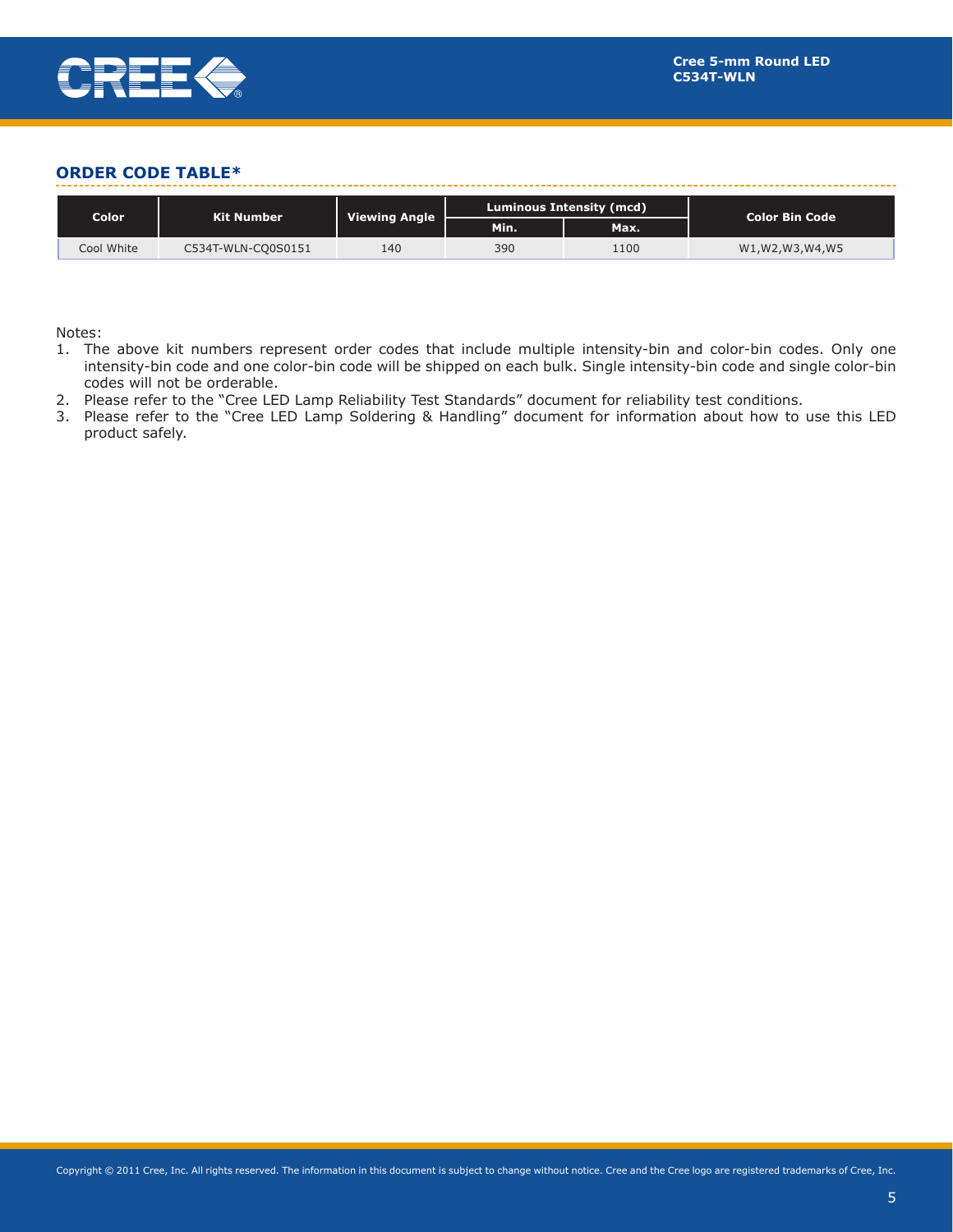

#### **GRAPHS**



FIG.1 FORWARD CURRENT VS. FORWARD VOLTAGE







FIG.5 MAXIMUM FORWARD CURRENT VS. AMBIENT TEMPERATURE(Tjmax=105°C)



FIG.2 REVERSE CURRENT VS. REVERSE VOLTAGE

(RELATIVE LUMINOUS INTENSITY)







The above data are collected from statistical figures that do not necessarily correspond to the actual parameters of each single LED. Hence, these data will be changed without further notice.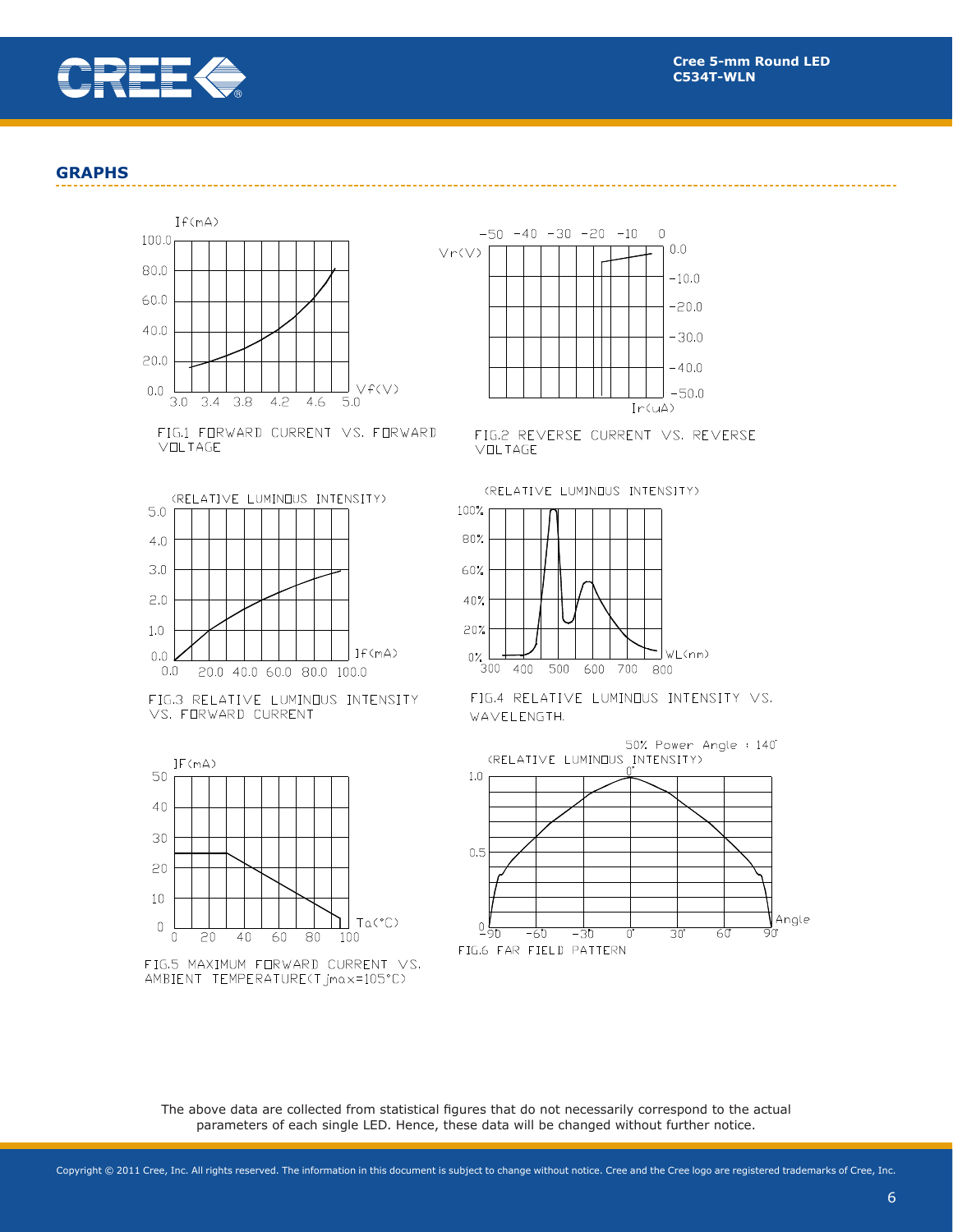

### **MECHANICAL DIMENSIONS**

All dimensions are in mm. Tolerance is  $\pm 0.25$  mm unless otherwise noted.

An epoxy meniscus may extend about 1.5 mm down the leads.

Burr around bottom of epoxy may be 0.5 mm max.



#### **NOTES**

#### RoHS Compliance

The levels of environmentally sensitive, persistent biologically toxic (PBT), persistent organic pollutants (POP), or otherwise restricted materials in this product are below the maximum concentration values (also referred to as the threshold limits) permitted for such substances, or are used in an exempted application, in accordance with EU Directive 2002/95/ EC on the restriction of the use of certain hazardous substances in electrical and electronic equipment (RoHS), as amended through April 21, 2006.

#### Vision Advisory Claim

Users should be cautioned not to stare at the light of this LED product. The bright light can damage the eye.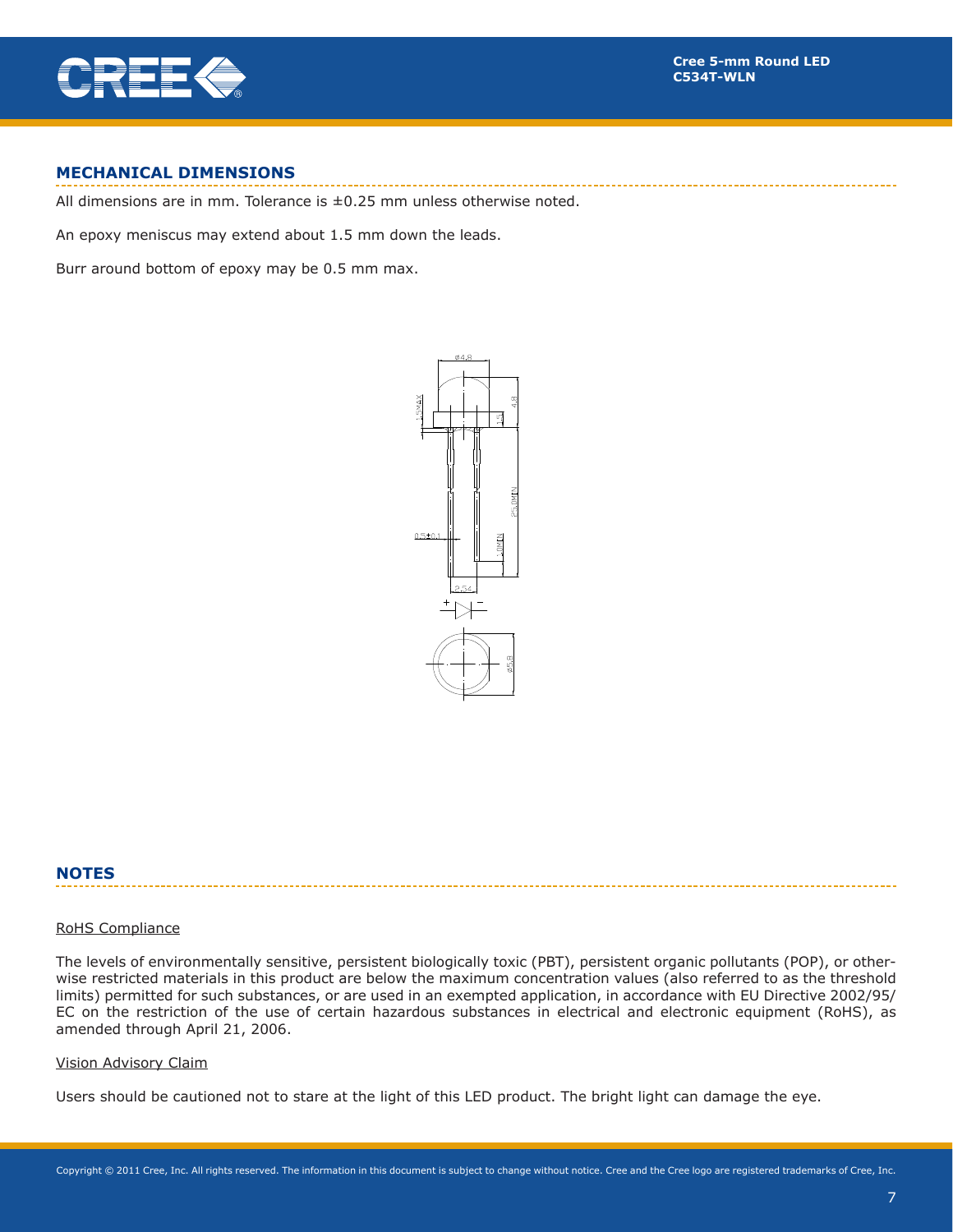

## **KIT NUMBER SYSTEM**

All dimensions in mm.Cree LED lamps are tested and sorted into performance bins. A bin is specified by ranges of color, forward voltage, and brightness. Sorted LEDs are packaged for shipping in various convenient options. Please refer to the "Cree LED Lamp Packaging Standard" document for more information about shipping and packaging options.

Cree LEDs are sold by order codes in combinations of bins called kits. Order codes are configured in the following manner:

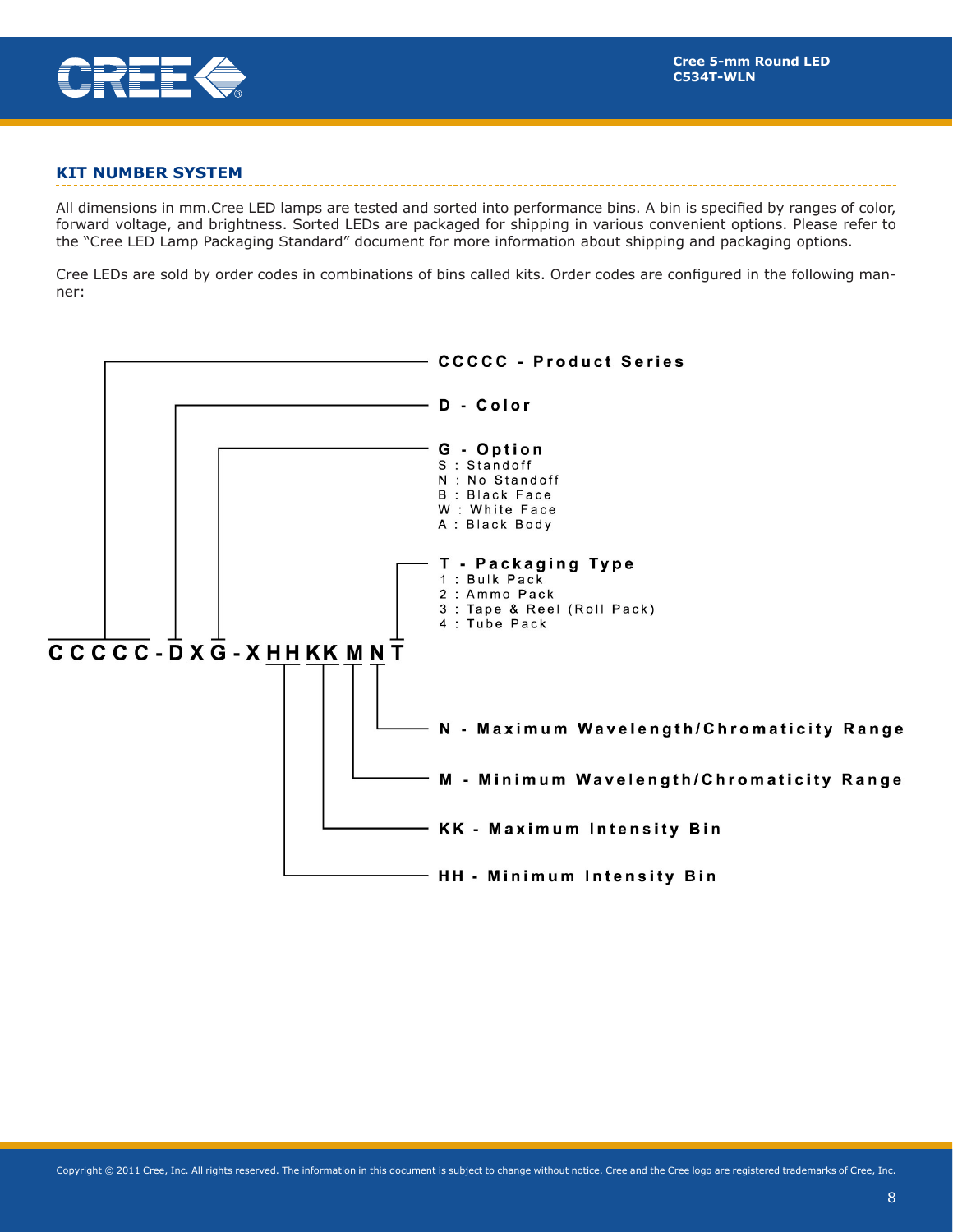

## **PACKAGING**

#### **Features:**

- The LEDs are packed in cardboard boxes after packaging in normal or anti-electrostatic bags.
- Cardboard boxes will be used to protect the LEDs from mechanical shock during transportation.
- The boxes are not water resistant, and they must be kept away from water and moisture.
- The Bulk Pack types of packaging.
- Max 500 pcs per bag.